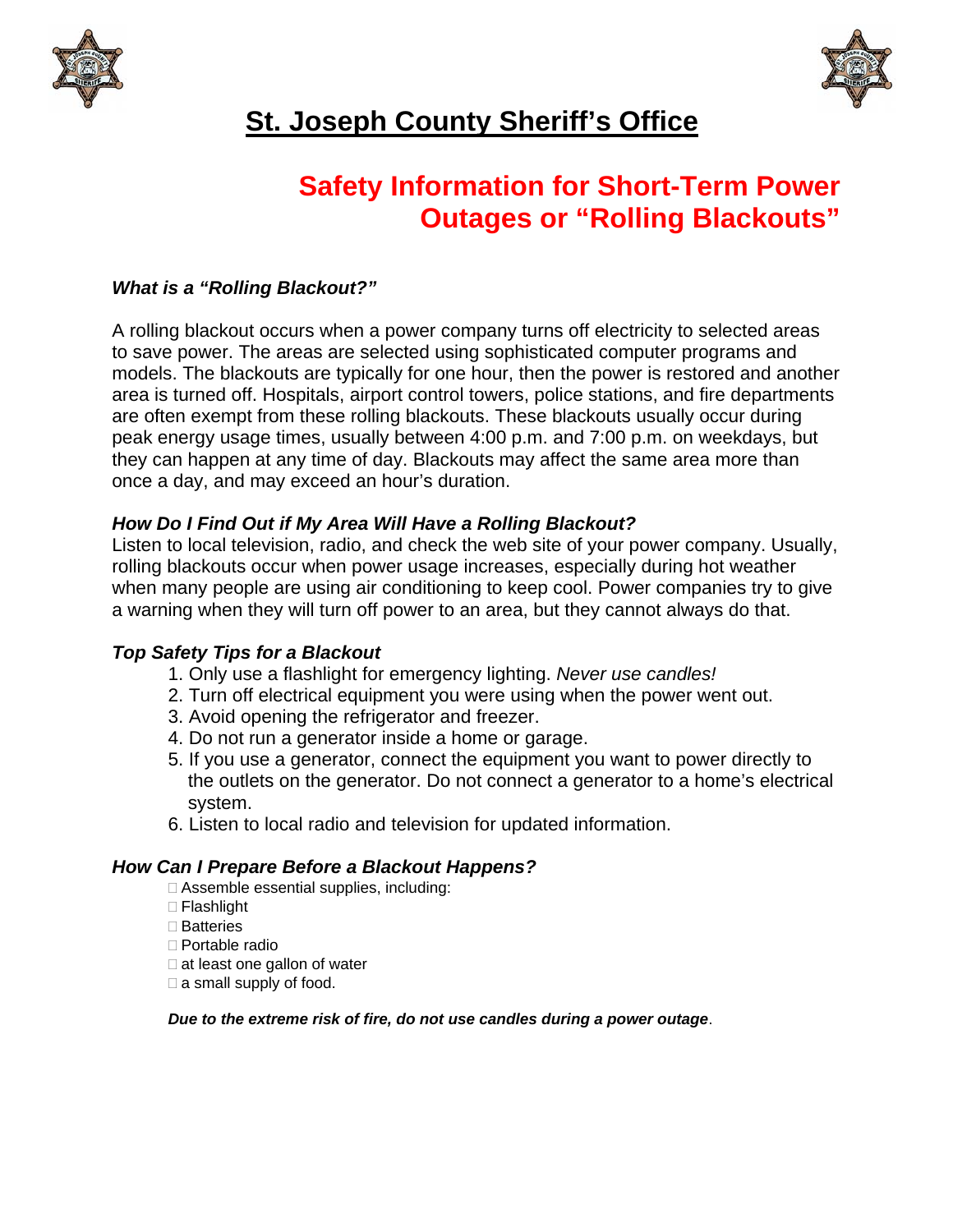$\Box$  If you have space in your refrigerator or freezer, consider filling plastic containers with water, leaving about an inch of space inside each one. (Remember, water expands as it freezes, so it is important to leave room in the container for the expanded water). Place the containers in the refrigerator and freezer. This chilled or frozen water will help keep food cold if the power goes out, by displacing air that can warm up quickly with water or ice that keeps cold for several hours without additional refrigeration.

 $\Box$  If you use medication that requires refrigeration, most can be kept in a closed refrigerator for several hours without a problem. If unsure, check with your physician or pharmacist.

 $\Box$  If you use a computer, keep files and operating systems backed up regularly. Consider buying extra batteries and a power converter if you use a laptop computer. A power converter allows most laptops (12 volts or less) to be operated from the cigarette lighter of a vehicle. Also, turn off all computers, monitors, printers, copiers, scanners and other devices when they're not being used. That way, if the power goes out, this equipment will have already been safely shut down. Get a high quality surge protector for all of your computer equipment. If you use the computer a lot, such as for a home business, consider purchasing and installing an uninterruptable power supply (UPS). Consult with your local computer equipment dealer about available equipment and costs.

 $\Box$  If you have an electric garage door opener, find out where the manual release lever is located and learn how to operate it. Sometimes garage doors can be heavy, so get help to lift it. If you regularly use the garage as the primary means of entering your home upon return from work, be sure to keep a key to your house with you, in case the garage door will not open.

 $\Box$  If you have a telephone instrument or system at home or at work that requires electricity to work (such as a cordless phone or answering machine), plan for alternate communication, including having a standard telephone handset, cellular telephone, radio, or pager. Remember, too, that some voice mail systems and remote dial-up servers for computer networks may not operate when the power is out where these systems are located. So even if *you* have power, your access to remote technology may be interrupted if the power that serves those areas is disrupted. Check with remote service providers to see if they have backup power systems, and how long those systems will operate.

 $\Box$  Keep your car fuel tank at least half full because gas stations rely on electricity to power their pumps.

 $\Box$  Follow energy conservation measures to keep the use of electricity as low as possible, which can help power company(ies) avoid imposing rolling blackouts.

#### *Specific Information for People With Disabilities*

 $\Box$  If you use a battery-operated wheelchair, life-support system, or other power-dependent equipment, call your power company before rolling blackouts happen. Many utility companies keep a list and map of the locations of power-dependent customers in case of an emergency. Ask them what alternatives are available in your area. Contact the customer service department of your local utility company(ies) to learn if this service is available in your community.

 $\Box$  If you use a motorized wheelchair or scooter, have an extra battery. A car battery also can be used with a wheelchair but will not last as long as a wheelchair's deep-cycle battery. If available, store a lightweight manual wheelchair for backup.

 $\Box$  If you are Blind or have a visual disability, store a talking or Braille clock or large-print timepiece with extra batteries.

 $\Box$  If you are Deaf or have a hearing loss, consider getting a small portable battery-operated television set. Emergency broadcasts may give information in American Sign Language (ASL) or open captioning.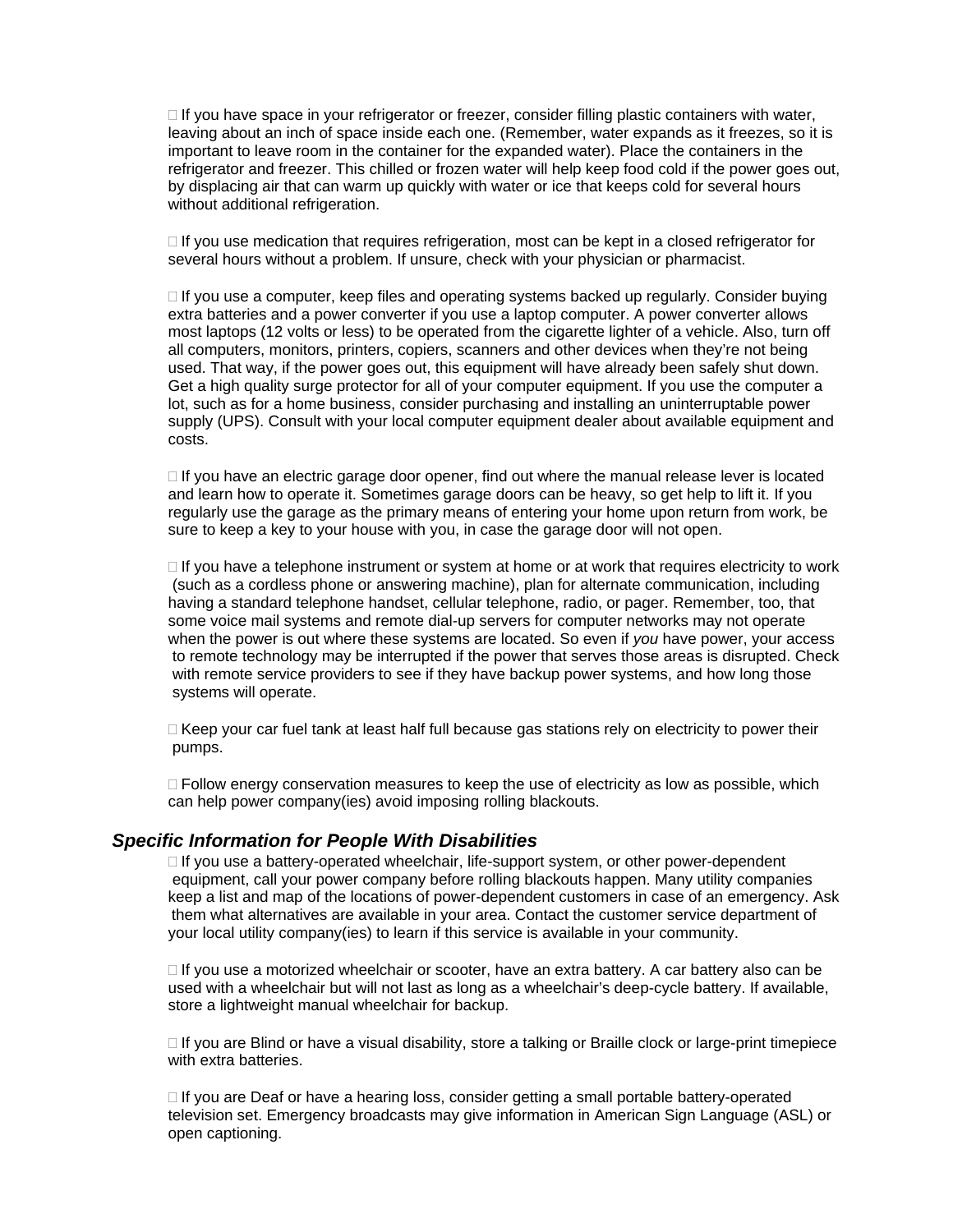## *Using a Generator*

If you are considering obtaining a generator, get advice from a licensed professional, such as an electrician. Make sure the generator is listed with Underwriters Laboratories or a similar organization. Some municipalities, Air Quality Districts, or states have "air quality permit" requirements. A licensed electrician will be able to give you more information on these matters. Always plan to keep the generator outdoors — *never* operate it inside, including the basement or garage. Do not hook up a generator directly to your home's wiring. The safest thing to do is to connect the equipment you want to power directly to the outlets on the generator. Connecting a cord from the generator to a point on the permanent wiring system and *backfeeding* power to your home is an unsafe method to supply a building during a power outage.

## *What Do I Do During A Blackout?*

□ Turn off or disconnect any appliances, equipment (like air conditioners) or electronics you were using when the power went out. When power comes back on, it may come back with momentary "surges" or "spikes" that can damage equipment such as computers and motors in appliances like the air conditioner, refrigerator, washer, or furnace.

 $\Box$  Leave one light turned on so you'll know when your power returns.

 $\Box$  Leave the doors of your refrigerator and freezer closed to keep your food as fresh as possible. If you must eat food that was refrigerated or frozen, check it carefully for signs of spoilage.

 $\Box$  Use the phone for emergencies only. Listening to a portable radio can provide the latest information. Do not call 9-1-1 for information — only call to report a life-threatening emergency.

 Eliminate unnecessary travel, especially by car. Traffic signals will stop working during an outage, creating traffic congestion.

 $\Box$  Remember that equipment such as automated teller machines (ATMs) and elevators may not work during a power outage.

 $\Box$  If it is hot outside, take steps to remain cool. Move to the lowest level of your home, as cool air falls. Wear lightweight, light-colored clothing. Drink plenty of water, even if you do not feel thirsty. If the heat is intense and the power may be off for a long time, consider going to a movie theater, shopping mall, or "cooling shelter" that may be opened in your community. Listen to local radio or television for more information.

 $\Box$  Remember to provide plenty of fresh, cool water for your pets.

 $\Box$  If it is cold outside, put on layers of warm clothing. Never burn charcoal for heating or cooking indoors. Never use your oven as a source of heat. If the power may be out for a prolonged period, plan to go to another location (relative, friend, or public facility) that has heat to keep warm.

### *Energy Conservation Recommendations*

To conserve power to help avoid a blackout, the power industry recommends:

 $\Box$  In heating season, set the furnace thermostat at 68 degrees or lower. In cooling season, set the thermostat at 78 degrees or higher. Consider installing a programmable thermostat that you can set to have the furnace or air conditioning run only when you are at home. Most power is used by heating and cooling, so adjusting the temperatures on your thermostat is the biggest energy conservation measure you can take.